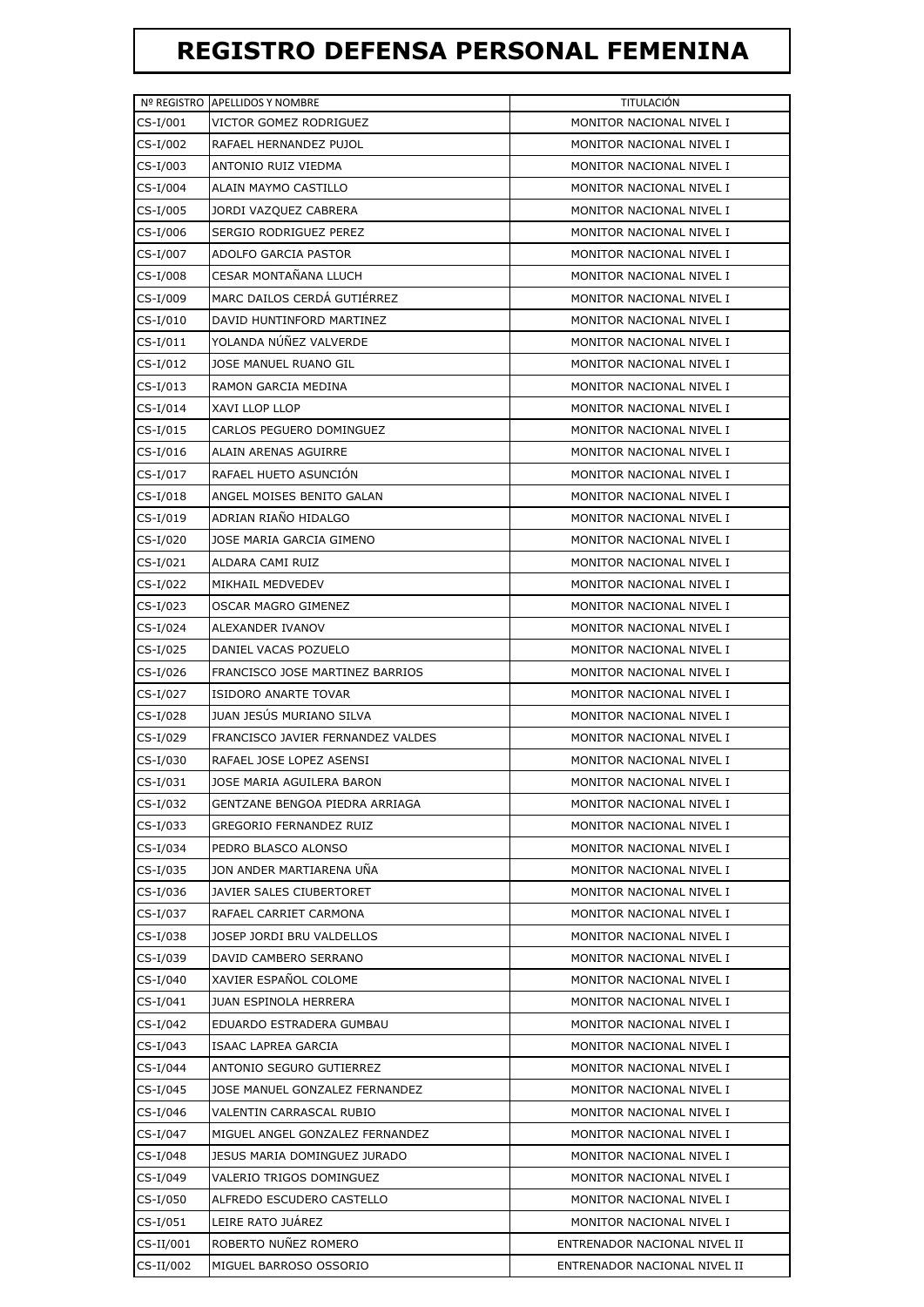| CS-II/003  | EMILIO NUNEZ ROMERO                  | ENTRENADOR NACIONAL NIVEL II           |
|------------|--------------------------------------|----------------------------------------|
| CS-II/004  | JOSE JUBANY RODRIGUEZ                | ENTRENADOR NACIONAL NIVEL II           |
| CS-II/005  | NURIA BOTA CAMPRUBI                  | ENTRENADOR NACIONAL NIVEL II           |
| CS-II/006  | OSCAR LARA MARGALEF                  | ENTRENADOR NACIONAL NIVEL II           |
| CS-II/007  | ANTONIO RUIZ VIEDMA                  | ENTRENADOR NACIONAL NIVEL II           |
| CS-II/008  | JORDI VAZQUEZ CABRERA                | ENTRENADOR NACIONAL NIVEL II           |
| CS-II/009  | VIKTOR MIHAYLOV KUTCHUKOV            | ENTRENADOR NACIONAL NIVEL II           |
| CS-II/010  | FELIX RAÚL RAMIRO LUCIA              | ENTRENADOR NACIONAL NIVEL II           |
| CS-II/011  | JOSE MANUEL RUANO GIL                | ENTRENADOR NACIONAL NIVEL II           |
| CS-II/012  | ADRIAN RIAÑO HIDALGO                 | ENTRENADOR NACIONAL NIVEL II           |
| CS-II/013  | FRANCISCO JOSE MARTINEZ BARRIOS      | ENTRENADOR NACIONAL NIVEL II           |
| CS-II/014  | JOSE MARIA AGUILERA BARON            | ENTRENADOR NACIONAL NIVEL II           |
| CS-II/015  | JOSE MARIA GARCIA GIMENO             | ENTRENADOR NACIONAL NIVEL II           |
| CS-II/016  | RAFAEL JOSE LOPEZ ASENSI             | ENTRENADOR NACIONAL NIVEL II           |
| CS-II/017  | INIGO MARTINEZ GUTIERREZ             | ENTRENADOR NACIONAL NIVEL II           |
| CS-II/018  | ALAIN ARENAS AGUIRRE                 | ENTRENADOR NACIONAL NIVEL II           |
| CS-III/001 | FRANCISCO JAVIER IGLESIAS            | ENTRENADOR NACIONAL SUPERIOR NIVEL III |
| CS-III/002 | ISRAEL ADRADOS MARTÍN                | ENTRENADOR NACIONAL SUPERIOR NIVEL III |
| CS-III/003 | ROBERTO NUÑEZ ROMERO                 | ENTRENADOR NACIONAL SUPERIOR NIVEL III |
| CS-III/004 | MIGUEL BARROSO OSSORIO               | ENTRENADOR NACIONAL SUPERIOR NIVEL III |
| CS-III/005 | DAVID GONZALEZ SANCHEZ               | ENTRENADOR NACIONAL SUPERIOR NIVEL III |
| CS-III/006 | ADRIAN RIAÑO HIDALGO                 | ENTRENADOR NACIONAL SUPERIOR NIVEL III |
| CS-III/007 | INIGO MARTINEZ GUTIERREZ             | ENTRENADOR NACIONAL SUPERIOR NIVEL III |
| CS-III/008 | JOSE MARIA AGUILERA BARON            | ENTRENADOR NACIONAL SUPERIOR NIVEL III |
| CS-IV/001  | FRANCISCO JAVIER IGLESIAS            | ENTRENADOR NACIONAL SUPERIOR NIVEL IV  |
| CS-IV/005  | DAVID GONZALEZ SANCHEZ               | ENTRENADOR NACIONAL SUPERIOR NIVEL IV  |
| CS-IV/006  | ROBERTO NUÑEZ ROMERO                 | ENTRENADOR NACIONAL SUPERIOR NIVEL IV  |
|            | 27001 FRANCISCO YUSTE FRIAS          | MONITOR NACIONAL NIVEL I               |
|            | 27002 JOSE LUIS BRAVO ORTEGA         | MONITOR NACIONAL NIVEL I               |
|            | 27003 MARC VALERO MUR                | MONITOR NACIONAL NIVEL I               |
|            | 27004 SILVIA PATRICIA SOLER RAMOS    | MONITOR NACIONAL NIVEL I               |
|            | 27005 FERNANDO PRESA ESTALAYO        | MONITOR NACIONAL NIVEL I               |
|            | 27006 AGUSTIN GARCIA BARBA           | MONITOR NACIONAL NIVEL I               |
|            | 27007 DAVID PEREZ JUAN               | MONITOR NACIONAL NIVEL I               |
|            | 27008 MIGUEL ANGEL ZAPATERO TRIPIANA | MONITOR NACIONAL NIVEL I               |
|            | 27009 ANDRES ZAMORANO MORENO         | MONITOR NACIONAL NIVEL I               |
|            | 27011 ROBERTO MONTOYA GARCIA         | MONITOR NACIONAL NIVEL I               |
|            | 27004 RICARDO RIPALDA RUBIO          | MONITOR NACIONAL NIVEL I               |
|            | 27005 AITOR CENDOYA CORDERO          | MONITOR NACIONAL NIVEL I               |
|            | 27006 JON OYANGUREN AZKUE            | MONITOR NACIONAL NIVEL I               |
|            | 27011 MARIO ALONSO BLANCO            | MONITOR NACIONAL NIVEL I               |
|            | 27013 LLUIS TORRES MORENO            | MONITOR NACIONAL NIVEL I               |
|            | 27001 JAVIER BIELSA VELA             | MONITOR NACIONAL NIVEL I               |
|            | 27002 JESUS LAZARO MURIEL            | MONITOR NACIONAL NIVEL I               |
|            | 27003 JOSE M. GIL CASAUS             | MONITOR NACIONAL NIVEL I               |
|            | 27004 VALENTIN CIMADEVILLA MEJIAS    | MONITOR NACIONAL NIVEL I               |
|            | 27001 JOSÉ LUIS PALAU SUBIRATS       | MONITOR NACIONAL NIVEL I               |
|            | 27001 SANDRA SAMPEDRO AGUILA         | MONITOR NACIONAL NIVEL I               |
|            | 27003 RAUL SAMPEDRO FAEDO            | MONITOR NACIONAL NIVEL I               |
|            | 27004 BELEN RODRIGUEZ DE ALBA PRIETO | MONITOR NACIONAL NIVEL I               |
| DPF.1/001  | FRANCISCO JAVIER IGLESIAS SERNA      | MONITOR NACIONAL NIVEL I               |
| DPF.1/002  | OSCAR SANCHEZ-SILVA DE SANTIAGO      | MONITOR NACIONAL NIVEL I               |
| DPF.1/003  | FRANCISCO BARCIA RODRIGUEZ           | MONITOR NACIONAL NIVEL I               |
| DPF.1/004  | ANTONIO GARCIA MORALES               | MONITOR NACIONAL NIVEL I               |
| DPF.1/005  | JAVIER PRIETO TORRES                 | MONITOR NACIONAL NIVEL I               |
| DPF.1/006  | <b>ISRAEL ADRADOS MARTIN</b>         | MONITOR NACIONAL NIVEL I               |
| DPF.1/007  | JAVIER MONTERO GONZALEZ              | MONITOR NACIONAL NIVEL I               |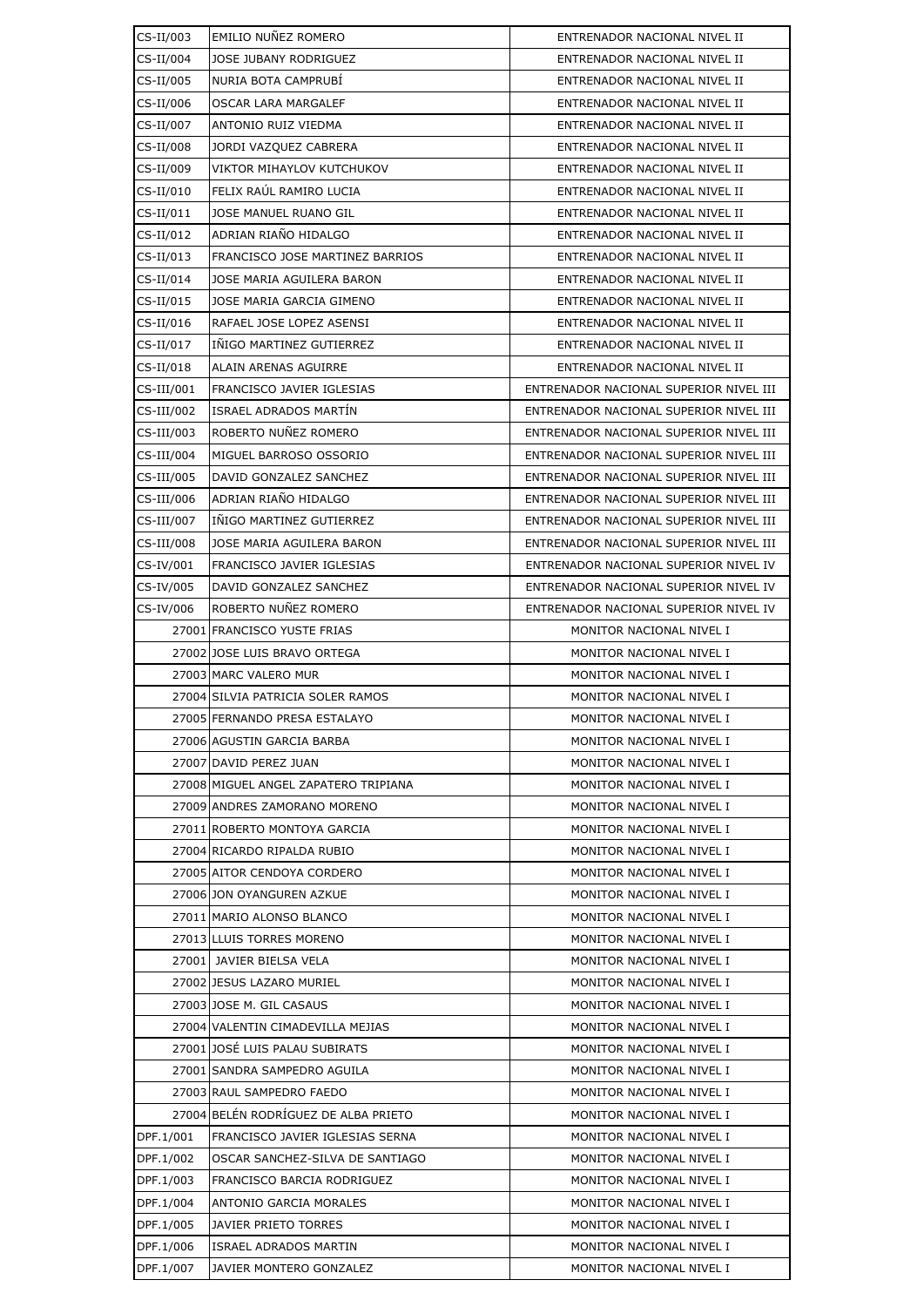| DPF.1/008              | ANDRES ZAMORANO MORENO                            | MONITOR NACIONAL NIVEL I                             |
|------------------------|---------------------------------------------------|------------------------------------------------------|
| DPF.1/009              | <b>HECTOR MATEOS MARTIN</b>                       | MONITOR NACIONAL NIVEL I                             |
| DPF.1/010              | BARTOLOME JOSÉ DURÁN                              | MONITOR NACIONAL NIVEL I                             |
| DPF.1/011              | ANGEL MOISES BENITO GALAN                         | MONITOR NACIONAL NIVEL I                             |
| DPF.1/012              | ENRIQUE ALONSO MARTIN                             | MONITOR NACIONAL NIVEL I                             |
| DPF.1/013              | ANDRES DIAZ PUA                                   | MONITOR NACIONAL NIVEL I                             |
| DPF.1/014              | FRANCISCO GONZALEZ RODRIGUEZ                      | MONITOR NACIONAL NIVEL I                             |
| DPF.1/015              | FRANCISCO GOMEZ LOPEZ                             | MONITOR NACIONAL NIVEL I                             |
| DPF.1/016              | JAVIER CLEMENT GIMENEZ                            | MONITOR NACIONAL NIVEL I                             |
| DPF.1/017              | MERCEDES ARAUJO SOLAR                             | MONITOR NACIONAL NIVEL I                             |
| DPF.1/018              | MARGARITA LICHKOVA BALDARKOVA                     | MONITOR NACIONAL NIVEL I                             |
| DPF.1/019              | JORGE MORENO FERNANDEZ                            | MONITOR NACIONAL NIVEL I                             |
| DPF.1/020              | JOSE FRANCISCO MORENO MARTIN                      | MONITOR NACIONAL NIVEL I                             |
| DPF.1/021              | ALEJANDRO SANCHEZ GALLARDO                        | MONITOR NACIONAL NIVEL I                             |
| DPF.1/022              | ERIC PAREJA HINOJOSA                              | MONITOR NACIONAL NIVEL I                             |
| DPF.1/023              | ACACIO LUIS RAMIREZ PRIETO                        | MONITOR NACIONAL NIVEL I                             |
| DPF.1/024              | <b>ENRIQUE GARCIA MATEO</b>                       | MONITOR NACIONAL NIVEL I                             |
| DPF.1/025              | ALEJANDRO GUTIERREZ DIAZ                          | MONITOR NACIONAL NIVEL I                             |
| DPF.1/026              | JUAN JOSE PAREJA SANCHEZ                          | MONITOR NACIONAL NIVEL I                             |
| DPF.1/027              | <b>JUAN MANUEL GUTIERREZ PEREZ</b>                | MONITOR NACIONAL NIVEL I                             |
| DPF.1/028              | SILVIA MARTINEZ RODRIGUEZ                         | MONITOR NACIONAL NIVEL I                             |
| DPF.1/029              | VALERIO TRIGOS DOMINGUEZ                          | MONITOR NACIONAL NIVEL I                             |
| DPF.1/030              | JOSE JUAN SANCHEZ MATIAS                          | MONITOR NACIONAL NIVEL I                             |
| DPF.1/031              | JOSE ANTONIO MERIDA CAMPOS                        | MONITOR NACIONAL NIVEL I                             |
| DPF.1/032              | ESTHER JIMENEZ GUERRERO                           | MONITOR NACIONAL NIVEL I                             |
| DPF.1/033              | MARIANO GARCIA MATEO                              | MONITOR NACIONAL NIVEL I                             |
| DPF.1/034              | ANDRES ROLDAN FIGUEROA                            | MONITOR NACIONAL NIVEL I                             |
| DPF.1/035              | BLAS GONZALEZ HEREDIA                             | MONITOR NACIONAL NIVEL I                             |
| DPF.1/036              | JOSÉ CUBA VÁZQUEZ                                 | MONITOR NACIONAL NIVEL I                             |
| DPF.1/037              | JUAN RAFAEL HEREDIA MENA                          | MONITOR NACIONAL NIVEL I                             |
| DPF.1/038              | ARANTXA FERRE LEZA                                | MONITOR NACIONAL NIVEL I                             |
| DPF.1/039              | ANDRES MINGUEZ MARTINEZ                           | MONITOR NACIONAL NIVEL I                             |
| DPF.1/040              | JAVIER MINGUEZ MARTINEZ                           | MONITOR NACIONAL NIVEL I                             |
| DPF.1/041              | JESUS ERNENSTO CAMARGO SILVA                      | MONITOR NACIONAL NIVEL I                             |
| DPF.1/042              | DAVID GONZALEZ SANCHEZ                            | MONITOR NACIONAL NIVEL I                             |
| DPF.1/043              | OJEDA GONZALEZ, VIRGINIA                          | MONITOR NACIONAL NIVEL I                             |
| DPF.1/044              | SERGIO GUISADO HERRANZ                            | MONITOR NACIONAL NIVEL I                             |
| DPF.1/045              | CRISTINA HIDALGO ALVAREZ                          | MONITOR NACIONAL NIVEL I                             |
| DPF.1/046              | CARLOS NICOLAS FERNANDEZ GARGAGLIONE              | MONITOR NACIONAL NIVEL I                             |
| DPF.1/047              | JAVIER SALCEDO GARCIA                             | MONITOR NACIONAL NIVEL I                             |
| DPF.1/048              | JONATHAN MARTINEZ RODRIGUEZ                       | MONITOR NACIONAL NIVEL I                             |
| DPF.1/049              | RAFAEL BERGUILLO ESQUINA                          | MONITOR NACIONAL NIVEL I                             |
| DPF.1/050              | JOSE ANTONIO HERNANDO PERELLO                     | MONITOR NACIONAL NIVEL I                             |
| DPF.1/051              | MIGUEL ANGEL GONZALEZ FERNANDEZ                   | MONITOR NACIONAL NIVEL I                             |
| DPF.1/052<br>DPF.1/053 | ABEL GONZALEZ CORPAS                              | MONITOR NACIONAL NIVEL I<br>MONITOR NACIONAL NIVEL I |
| DPF.1/054              | ALCIDIO VAQUERO LINO<br>MARIA PILAR ROMERO ROMERO | MONITOR NACIONAL NIVEL I                             |
| DPF.1/055              | EKATERINA ADARCHENKO                              | MONITOR NACIONAL NIVEL I                             |
| DPF.1/056              | BARTOLOME MUÑOZ PLESSIS                           | MONITOR NACIONAL NIVEL I                             |
| DPF.1/057              | CARLOS JAVIER BARRERA VERA                        | MONITOR NACIONAL NIVEL I                             |
| DPF.1/058              | BEATRIZ GOMEZ SANCHEZ                             | MONITOR NACIONAL NIVEL I                             |
| DPF.1/059              | LAURA SCHMILOVICH                                 | MONITOR NACIONAL NIVEL I                             |
| DPF.1/060              | SARA VIEITEZ MARIÑO                               | MONITOR NACIONAL NIVEL I                             |
| DPF.1/061              | BELEN MARTIN DEL PICO                             | MONITOR NACIONAL NIVEL I                             |
| DPF.1/062              | PABLO TORRES JUAN                                 | MONITOR NACIONAL NIVEL I                             |
| DPF.1/063              | MIGUEL ANGEL TORRES JUAN                          | MONITOR NACIONAL NIVEL I                             |
| DPF.1/064              | JOSÉ CARLOS REVELLÉS GARCÍA                       | MONITOR NACIONAL NIVEL I                             |